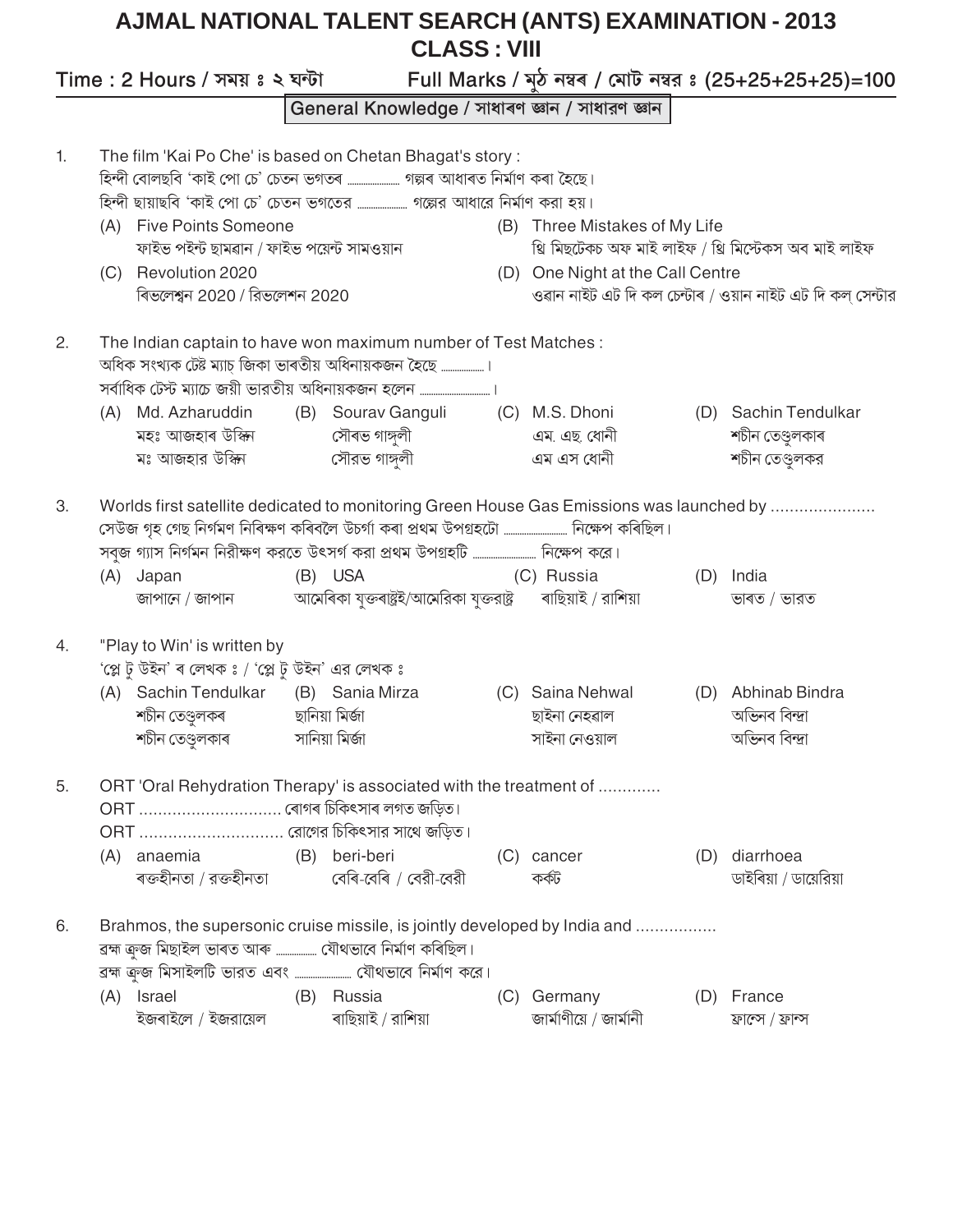| 7.  |       | The term 'MRI' stands for:<br>'MRI' ৰ সম্পূৰ্ণ ৰূপটো হ'ল ঃ / 'MRI' এর সম্পূৰ্ণ রূপটি হল ঃ                                                                            |                              |     |                                        |     |                                     |
|-----|-------|----------------------------------------------------------------------------------------------------------------------------------------------------------------------|------------------------------|-----|----------------------------------------|-----|-------------------------------------|
|     |       | (A) Maximum Resonance Imaging                                                                                                                                        |                              |     | (B) Minimum Resonance Imaging          |     |                                     |
|     | (C)   | Magnetic Resonance Imaging                                                                                                                                           |                              | (D) | <b>Magnetic Result Imaging</b>         |     |                                     |
| 8.  |       | The SI unit for which of these is named after James Watt?<br>কোনটোৰ SI একক জেমচ্ ৱাটৰ নামেৰে নামাকৰণ কৰা হৈছে ?<br>কোনটির SI একক জেমস ওয়াটের নামে নামাকরণ করা হয় ? |                              |     |                                        |     | Current                             |
|     | (A)   | Temperature<br>উষ্ণতা                                                                                                                                                | (B) Power<br>ক্ষমতা          |     | (C) Force<br>বল                        | (D) | বিদ্যুৎ প্ৰৱাহ                      |
|     |       |                                                                                                                                                                      |                              |     |                                        |     |                                     |
| 9.  |       | The person to have won both a Nobel Prize and an Oscar is                                                                                                            |                              |     |                                        |     |                                     |
|     |       | নোবেল ও অস্কার এই দুটি পুরস্কার লাভ করা ব্যক্তিজন হলেন ।                                                                                                             |                              |     |                                        |     |                                     |
|     |       | (A) Ernest Hemingway (B) GB Shaw                                                                                                                                     |                              |     | (C) T.S. Eliot                         |     | (D) Pearl S. Buck                   |
|     |       | আৰ্নেষ্ট হেমিংওৱে                                                                                                                                                    | জি.বি শ্বো                   |     | টি. এছ. ইলিয়ট                         |     | পাৰ্ল এছ. বাক                       |
|     |       | আৰ্নেস্ট হেমিংওয়ে                                                                                                                                                   | জি. বি শো                    |     | টি এস এলিয়াট                          |     | পাৰ্ল এস বাক                        |
| 10. |       | Match the lists:                                                                                                                                                     |                              |     |                                        |     |                                     |
|     |       | তলৰ তালিকা দুখন মিলাই শুদ্ধ উত্তৰটো বাছি উলিওৱা ঃ                                                                                                                    |                              |     |                                        |     |                                     |
|     |       | তালিকা দুটো মিলিয়ে শুদ্ধ উত্তরটি বেছে নাও ঃ                                                                                                                         |                              |     |                                        |     |                                     |
|     |       | Organisation / সংস্থা                                                                                                                                                |                              |     | Headquarters / মুখ্য কাৰ্যালয়         |     |                                     |
|     | (i)   | UNESCO/ইউনেস্ক                                                                                                                                                       |                              | 1.  | Geneva / জেনেভা                        |     |                                     |
|     | (ii)  | IMF / আই এম এফ                                                                                                                                                       |                              | 2.  | Paris / পেৰিছ (পেরিস)                  |     |                                     |
|     | (iii) | ILO / আই এল অ                                                                                                                                                        |                              | 3.  | Rome / ৰোম $($ রোম $)$                 |     |                                     |
|     |       | (iv) WHO/ডব্লিউ এইছ অ                                                                                                                                                |                              | 4.  | Washington D.C / ৰাশ্বিংটন (ওয়াশিংটন) |     |                                     |
|     | (A)   | i-2, ii-1, iii-4, iv-3                                                                                                                                               | $(B)$ i-3, ii-1, iii-4, iv-2 |     | $(C)$ i-2, ii-4, iii-1, iv-3           |     | (D) $i-3$ , $i-4$ , $ii-1$ , $iv-2$ |
| 11. |       | Whose birth anniversary is celebrated as Sadbhavana Divas and death anniversary as Anti-terrorism Day?                                                               |                              |     |                                        |     |                                     |
|     |       | (A) Indira Gandhi                                                                                                                                                    | (B) Rajiv Gandhi             |     | (C) Mahatma Gandhi                     |     | (D) None of these                   |
|     |       | ইন্দিৰা গান্ধী / ইন্দিরা গান্ধী                                                                                                                                      | ৰাজীব গান্ধী / রাজীব গান্ধী  |     | মহাত্মাগান্ধী                          |     | এটাও নহয় / একটিও নয়               |
| 12. |       | India's foreign policy is based on several principles, one of which is                                                                                               |                              |     |                                        |     |                                     |
|     |       |                                                                                                                                                                      |                              |     |                                        |     |                                     |
|     |       | (A) Panchsheel<br>পঞ্চশীল                                                                                                                                            |                              |     | (B) Satyamev Jayate<br>সত্যমেব জয়তে   |     |                                     |
|     |       | (C) Live and Let Live                                                                                                                                                |                              |     | (D) Vasudhaiva Kutumbakam              |     |                                     |
|     |       | জীয়াই থকা আৰু জীয়াই থাকিব দিয়া                                                                                                                                    |                              |     | বাসুধৈব কুটুম্বকম                      |     |                                     |
|     |       | বাচুন ও অপরকে বাচতে দিন                                                                                                                                              |                              |     | বাসুধৈব কুটুম্বকম                      |     |                                     |
|     |       |                                                                                                                                                                      |                              |     |                                        |     |                                     |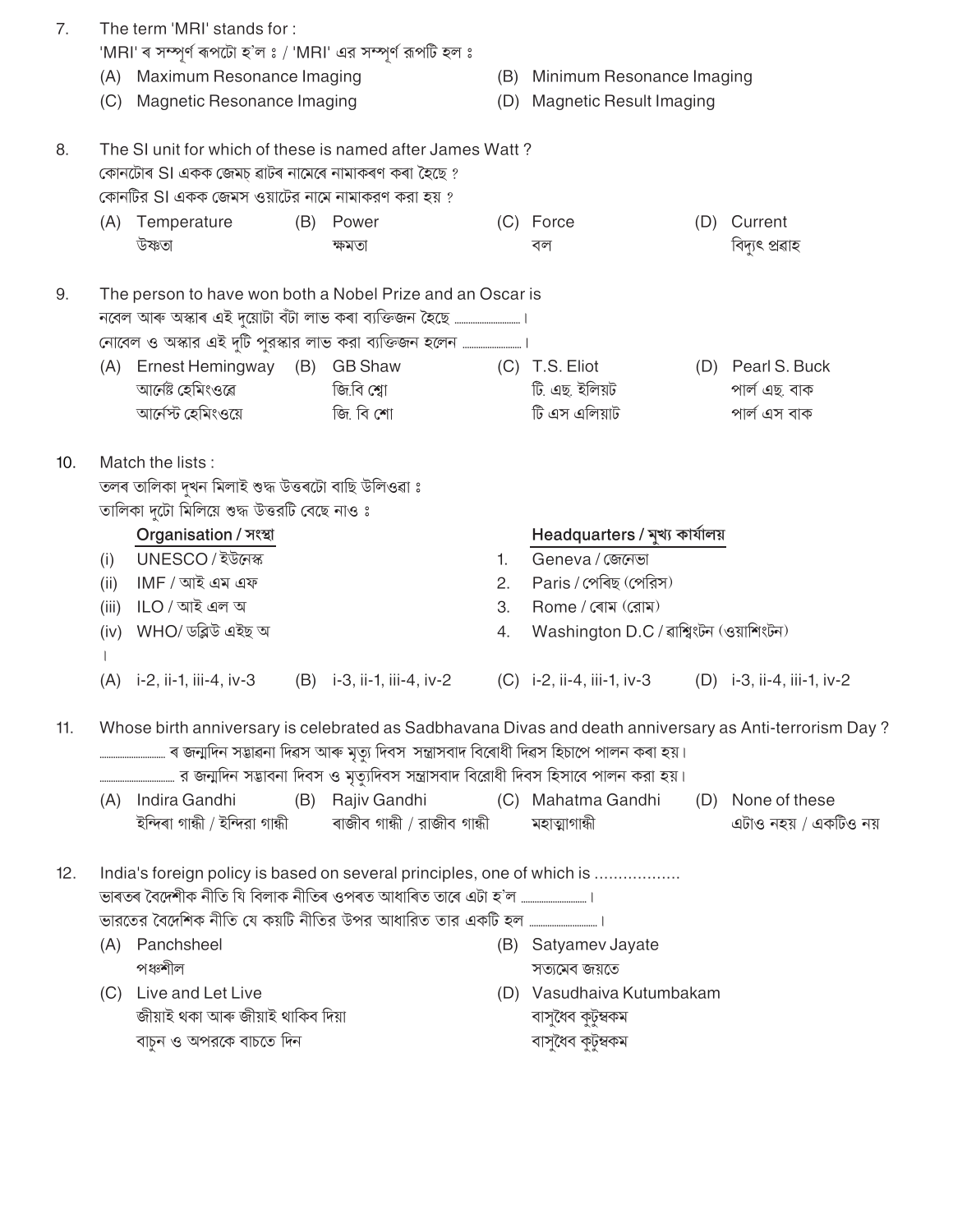| 13. |     |                                                                      |     | Department of Border Management is a department under which one of the following union ministries                                  |     |                                                   |     |                      |
|-----|-----|----------------------------------------------------------------------|-----|------------------------------------------------------------------------------------------------------------------------------------|-----|---------------------------------------------------|-----|----------------------|
|     |     |                                                                      |     | সীমা সুৰক্ষা বিভাগটো তলৰ কোন কেন্দ্ৰীয় মন্ত্ৰালয়ৰ অন্তৰ্গত ? / সীমা সুরক্ষা বিভাগটি নীচের কোন কেন্দ্ৰীয় মন্ত্ৰালয়ের অন্তৰ্গত ? |     |                                                   |     |                      |
|     | (A) | Ministry of Defence<br>প্ৰতিৰক্ষা মন্ত্ৰালয় / প্ৰতিরক্ষা মন্ত্ৰালয় |     |                                                                                                                                    |     | (B) Ministry of Home Affairs                      |     |                      |
|     |     |                                                                      |     |                                                                                                                                    |     | গৃহ মন্ত্ৰালয়                                    |     |                      |
|     | (C) |                                                                      |     | Ministry of Road Transport and Highways (D) Ministry of Environment and Forests.                                                   |     | বন আৰু পৰিৱেশ মন্ত্ৰালয় / বন ও পরিবেশ মন্ত্ৰালয় |     |                      |
|     |     | ড়-পৰিবহণ মন্ত্ৰালয় / ড়-পরিবহন মন্ত্ৰালয়                          |     |                                                                                                                                    |     |                                                   |     |                      |
| 14. |     |                                                                      |     | Which organ in animals breaks fat to produce cholesterol?                                                                          |     |                                                   |     |                      |
|     |     |                                                                      |     | প্রাণীৰ কোনটো অংগই চর্বিক কলেষ্ট্রললৈ ৰূপান্তৰ কৰে ? / প্রাণীর কোন অংগ চর্বিকে কোলেস্ট্যলে রূপান্তর করে ?                          |     |                                                   |     |                      |
|     |     | (A) Kidney                                                           | (B) | Heart                                                                                                                              |     | (C) Lungs                                         |     | (D) Liver            |
|     |     | বৃক্ক                                                                |     | হাদযন্ত                                                                                                                            |     | হাঁও-ফাওঁ / ফুসফুস                                |     | যকৃৎ                 |
| 15. |     | Which of the following is a vitamin?                                 |     |                                                                                                                                    |     |                                                   |     |                      |
|     |     | তলৰ কোনটো এটা ভিটামিন ? / নীচের কোনটি একটি ভিটামিন ?                 |     |                                                                                                                                    |     |                                                   |     |                      |
|     | (A) | Citric Acid                                                          | (B) | Folic Acid                                                                                                                         |     | (C) Glutamic Acid                                 |     | (D) None of these    |
|     |     | ছাইট্ৰিক এছিড                                                        |     | ফলিক এছিড                                                                                                                          |     | গ্লুটামিক এছিড                                    |     | এটাও নহয়            |
|     |     | সাইট্রিক এসিড                                                        |     | ফলিক এসিড                                                                                                                          |     | গ্লুটামিক এসিড                                    |     | একটিও নয়            |
|     |     |                                                                      |     |                                                                                                                                    |     |                                                   |     |                      |
| 16. |     |                                                                      |     | If 'EDITION' is written as 'IDETNOI' then 'MEDICAL' can be written as ?                                                            |     |                                                   |     |                      |
|     |     |                                                                      |     | যদি 'EDITION' ক 'IDETNOI' হিচাপে লিখা হয় তেন্তে 'MEDICAL' ক  হিচাপে লিখিব পাৰি।                                                   |     |                                                   |     |                      |
|     |     |                                                                      |     |                                                                                                                                    |     |                                                   |     |                      |
|     |     | (A) DEMILAC                                                          |     | (B) LACIMED                                                                                                                        |     | (C) DIEMCAL                                       |     | (D) CADILEM          |
| 17. |     | If C 3 F 6 : 19 L 12; then K 11 N 14 : ?                             |     |                                                                                                                                    |     |                                                   |     |                      |
|     |     | যদি C 3 F 6 : I 9 L 12 হয় তেন্তে K 11 N 14 : ?                      |     |                                                                                                                                    |     |                                                   |     |                      |
|     |     | যদি C 3 F 6 : I 9 L 12 হয় তবে K 11 N 14 : ?                         |     |                                                                                                                                    |     |                                                   |     |                      |
|     |     | (A) O 15 R 18                                                        |     | (B) R 18 U 21                                                                                                                      |     | (C) Q 17 T 20                                     |     | (D) L 12 O 15        |
|     |     |                                                                      |     |                                                                                                                                    |     |                                                   |     |                      |
| 18. |     |                                                                      |     | The Indian constitution adopts the ideals of 'Parliamentary Democracy' from the constitution of :                                  |     |                                                   |     |                      |
|     |     |                                                                      |     | ভাৰতৰ সংবিধানত সংসদীয় গণতন্ত্ৰৰ আদৰ্শ  ৰ সংবিধানৰ পৰা গ্ৰহণ কৰা হৈছে।                                                             |     |                                                   |     |                      |
|     |     |                                                                      |     |                                                                                                                                    |     |                                                   |     |                      |
|     |     | (A) England                                                          | (B) | Ireland                                                                                                                            |     | (C) France                                        | (D) | The U.S.A.           |
|     |     | ইংলেণ্ড                                                              |     | আয়াৰলেণ্ড                                                                                                                         |     | ফ্রান্স                                           |     | আমিৰিকা যুক্তৰাষ্ট্ৰ |
|     |     | ইংলেণ্ড                                                              |     | আয়ারলেণ্ড                                                                                                                         |     | ফ্রান্স                                           |     | আমেরিকা যুক্তরাষ্ট   |
| 19. |     |                                                                      |     | 'The Child Labour Prohibition Act' was implemented in :                                                                            |     |                                                   |     |                      |
|     |     |                                                                      |     | শিশু শ্ৰমিক নিষিদ্ধ আইন বলবৎ কৰা হয় ……………………………… চনত। / 'শিশু শ্ৰমিক নিষিদ্ধ আইন' ……………… সনে বলবৎ করা হয়।                        |     |                                                   |     |                      |
|     |     | $(A)$ 1998                                                           | (B) | 2002                                                                                                                               |     | $(C)$ 2006                                        |     | $(D)$ 2010           |
|     |     |                                                                      |     |                                                                                                                                    |     |                                                   |     |                      |
| 20. |     |                                                                      |     | The symbol mandatory for the processed food such as Jem, Jelly, Pickle, etc. is                                                    |     |                                                   |     |                      |
|     |     |                                                                      |     | সংৰক্ষিত খাদ্য যেনে জাম, জেলী, আচাৰ আদিৰ ক্ষেত্ৰত বাধ্যতামূলক মাৰ্কাটো হৈছে                                                        |     |                                                   |     |                      |
|     |     |                                                                      |     | বিশেষ প্রক্রিয়ায় সংরক্ষিত খাদ্য যেমন জ্যাম, জেলী, আচার ইত্যাদির ক্ষেত্রে বাধ্যতামূলক মার্কাটি হল ।                               |     |                                                   |     |                      |
|     |     |                                                                      |     |                                                                                                                                    |     |                                                   |     |                      |
|     | (A) |                                                                      | (B) |                                                                                                                                    | (C) |                                                   | (D) |                      |
|     |     |                                                                      |     |                                                                                                                                    |     |                                                   |     |                      |

 $\ddot{?}$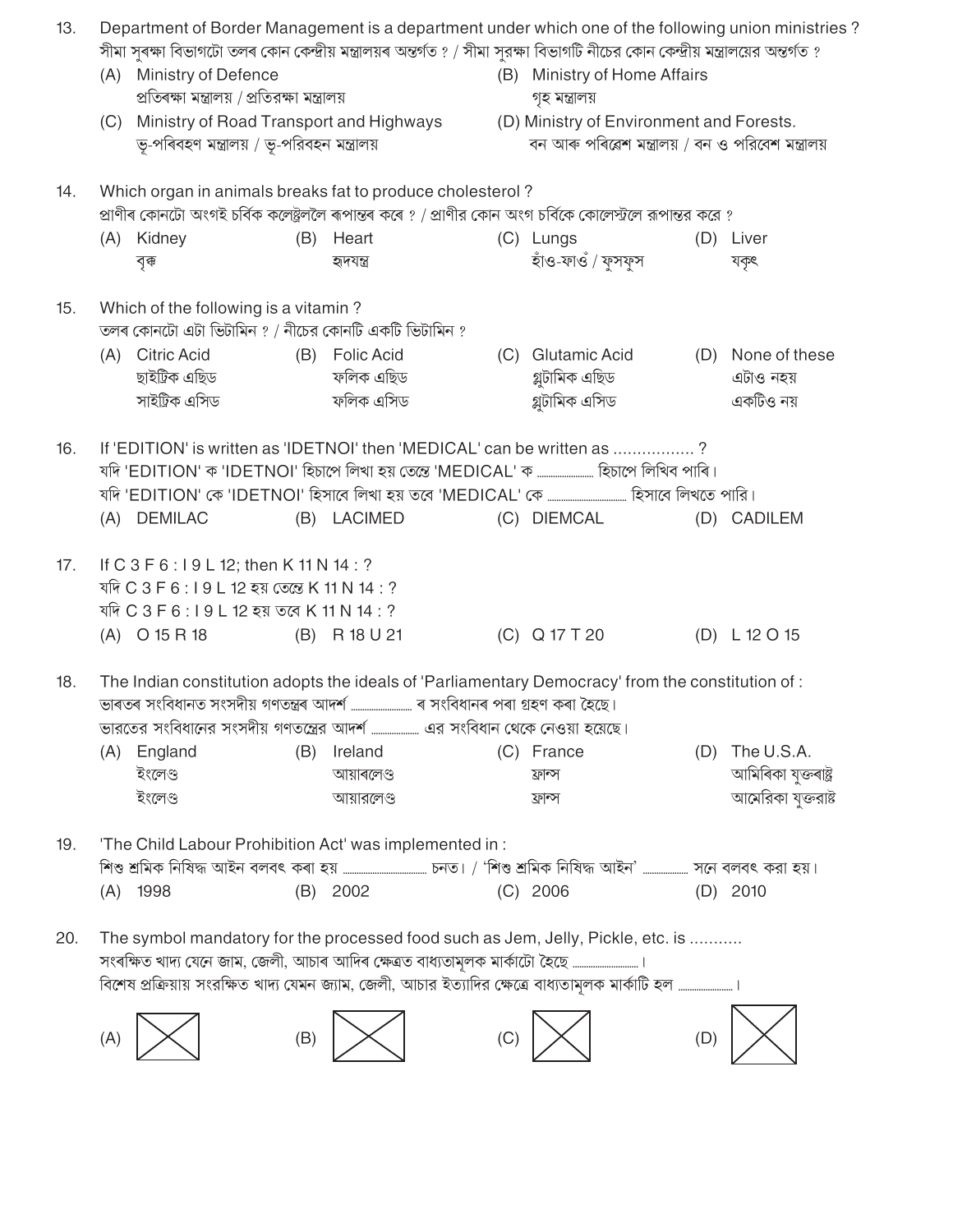| 21.        |     | Find the odd one out<br>অমিলটো বাচি উলিওৱা ঃ / অমিলটি বেছে নাও ঃ                     |     |                                                                                                                             |                                                                                                 |     |                                                       |
|------------|-----|--------------------------------------------------------------------------------------|-----|-----------------------------------------------------------------------------------------------------------------------------|-------------------------------------------------------------------------------------------------|-----|-------------------------------------------------------|
|            |     | (A) HDFC                                                                             |     | $(B)$ PNB                                                                                                                   | $(C)$ ICICI                                                                                     |     | (D) Axis Bank                                         |
| 22.        |     | (A) Siyang                                                                           |     | অৰুণাচল প্ৰদেশৰ উজনিত ব্ৰহ্মপুত্ৰ নৈখনৰ স্থানীয় নাম হৈছে ।<br>(B) Dihang                                                   | In the upper region of 'Arunachal Pradesh', the Brahmaputra is locally known as :<br>(C) Dibang |     | (D) Lohit                                             |
|            |     | ছিয়াং / সিয়াং                                                                      |     | দিহাং                                                                                                                       | দিবাং                                                                                           |     | লোহিত                                                 |
| 23.        |     |                                                                                      |     | Swargadeo  established the capital of Ahom kingdom in Rangpur.                                                              |                                                                                                 |     |                                                       |
|            |     | (A) Sukapha<br>চুকাফাই<br>সুকাফা                                                     |     | চুহুংমুংয়ে<br>সুহুংমুং                                                                                                     | (B) Suhungmung (C) Rudra Singha<br>ৰুদ্ৰসিংহই<br>রুদ্রসিংহ                                      |     | (D) Gaurinath Singha<br>গৌৰীনাথ সিংহই<br>গৌরীনাথ সিংহ |
| 24.        |     | A few Dohas of Kabir were included in                                                |     |                                                                                                                             |                                                                                                 |     |                                                       |
|            | (A) | ৰামচৰিত মানস                                                                         |     | Ramcharit Manas (B) Guru Charit<br>গুৰু চৰিত                                                                                | (C) Guru Granth Sahib (D) None of these<br>গুৰুগ্ৰন্থ চাহেব<br>গুরুগুন্থ সাহিবে                 |     | এটাও নহয়<br>একটিও নয়                                |
| 25.        |     |                                                                                      |     | The member from Assam in the Drafting Committee of our Constitution was:<br>সংবিধানের খসরা কমিটিতে থাকা অসমের সদস্যজন ছিলেন |                                                                                                 |     |                                                       |
|            |     | (A) Kuladhar Chaliha<br>কলধৰ চলিহা<br>কুলধর চলিহা                                    |     | (B) Gopinath Bordoloi<br>গোপীনাথ বৰদলৈ<br>গোপীনাথ বরদলৈ                                                                     | (C) Syed Sadullah<br>ছৈয়দ ছাদ্ল্লা<br>সৈয়দ সাদুল্লা                                           |     | (D) Abdur Rouf<br>আব্দুৰ ৰৌফ<br>আব্দুর রৌফ            |
|            |     |                                                                                      |     | <b>General English</b>                                                                                                      |                                                                                                 |     |                                                       |
|            |     |                                                                                      |     | Fill in the dotted space with suitable forms of the verbs from the options.                                                 |                                                                                                 |     |                                                       |
| 26.<br>27. |     | It  ten years since 1 him.<br>(A) has been, have seen (B) was, saw<br>She  Just now. |     |                                                                                                                             | (C) will be, have seen                                                                          |     | $(D)$ is, saw                                         |
|            |     | (A) arrived                                                                          | (B) | had arrived                                                                                                                 | (C) will arrive                                                                                 | (D) | has arrived.                                          |
| 28.        |     | My neighbour's dog  a man and the  man was taken to hospital immediately.            |     |                                                                                                                             |                                                                                                 |     |                                                       |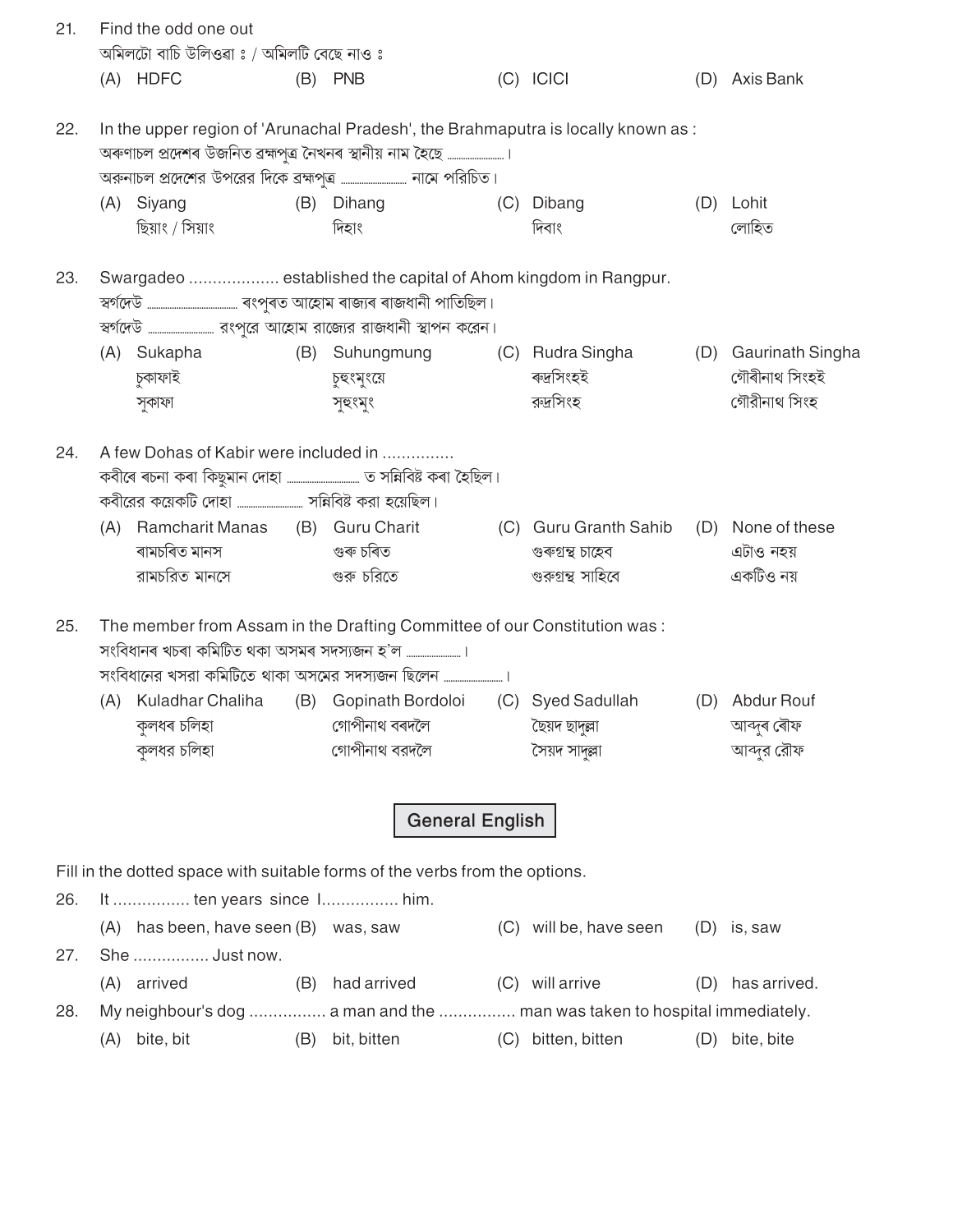|     | Pick out the correct one in the following sentences:   |                                         |                                                                   |     |                                                                                 |          |                 |  |
|-----|--------------------------------------------------------|-----------------------------------------|-------------------------------------------------------------------|-----|---------------------------------------------------------------------------------|----------|-----------------|--|
| 29. | (A)                                                    | His family members have come.           |                                                                   | (B) | The members of his family have come.                                            |          |                 |  |
|     | (C)                                                    | The members of his family has come.     |                                                                   | (D) | His family members has come.                                                    |          |                 |  |
| 30. | (A)                                                    | Moon is shining in the sky              |                                                                   | (B) | The moon is shining in sky                                                      |          |                 |  |
|     | The moon is shining in the sky<br>(C)                  |                                         |                                                                   |     | Moon is shining in sky                                                          |          |                 |  |
| 31. | (A)                                                    | I, you and he will go to the market     |                                                                   | (B) | You, I and he will go to the market                                             |          |                 |  |
|     | (C)                                                    | You, he and I will go to the market     |                                                                   | (D) | He, you and I will go to the market                                             |          |                 |  |
| 32. | (A)                                                    | Trees grew on both side of the road.    |                                                                   | (B) | Trees grew on either side of the road.                                          |          |                 |  |
|     | (C)                                                    | Trees grew on either sides of the road. |                                                                   | (D) | None of the above is correct.                                                   |          |                 |  |
| 33. | (A)                                                    | He said that he would return recently.  |                                                                   | (B) | He said that he would return shortly.                                           |          |                 |  |
|     | (C)                                                    | He said that he would return lately.    |                                                                   | (D) | He said that he would return yesterday.                                         |          |                 |  |
| 34. | Pick out the incorrect one:                            |                                         |                                                                   |     |                                                                                 |          |                 |  |
|     | (A)                                                    | This deer has beautiful horns.          |                                                                   | (B) | These deer have beautiful horns                                                 |          |                 |  |
|     | (C)                                                    | The deer has beautiful horns.           |                                                                   | (D) | These deers have beautiful horns.                                               |          |                 |  |
|     | Fill in the dotted space with the appropriate choice : |                                         |                                                                   |     |                                                                                 |          |                 |  |
| 35. | He is my  Son.                                         |                                         |                                                                   |     |                                                                                 |          |                 |  |
|     | (A) eldest                                             |                                         | (B) oldest                                                        |     | (C) elder                                                                       | (D)      | older           |  |
| 36. | His house is opposite  mine.                           |                                         |                                                                   |     |                                                                                 |          |                 |  |
|     | $(A)$ of                                               | (B)                                     | by                                                                | (C) | before                                                                          | $(D)$ to |                 |  |
| 37. | Read  you will learn.                                  |                                         |                                                                   |     |                                                                                 |          |                 |  |
|     | $(A)$ or                                               | (B)                                     | and                                                               | (C) | but                                                                             | (D)      | <b>SO</b>       |  |
| 38. | It is time we  home.                                   |                                         |                                                                   |     |                                                                                 |          |                 |  |
|     | (A) return                                             | (B)                                     | returned                                                          |     | (C) should return                                                               | (D)      | must return     |  |
| 39. |                                                        |                                         | Suppose you  the first prize in the lottery.                      |     |                                                                                 |          |                 |  |
|     | $(A)$ got                                              | (B)                                     | get                                                               |     | (C) will get                                                                    | (D)      | have got        |  |
| 40. | He used to bathe in the river,                         |                                         |                                                                   |     |                                                                                 |          |                 |  |
|     | (A) didn't she                                         |                                         | $(B)$ did she ?                                                   |     | (C) does she?                                                                   |          | (D) used she?   |  |
|     |                                                        |                                         |                                                                   |     | The words in bold underline are numbered 1 and 2. Identify the parts of speech. |          |                 |  |
| 41. | "I was working late, so I had a late dinner."          |                                         |                                                                   |     |                                                                                 |          |                 |  |
|     |                                                        | 1                                       | $\mathbf{2}$                                                      |     |                                                                                 |          |                 |  |
|     | (A)                                                    | 1 is noun and 2 is verb                 |                                                                   |     | (B) 1 is verb and 2 is noun.                                                    |          |                 |  |
|     | (C)                                                    | 1 is adverb and 2 is adjective.         |                                                                   |     | (D) 1 is adjective and 2 is adverb.                                             |          |                 |  |
| 42. |                                                        |                                         | Choose the most appropriate response to the sentence given below: |     |                                                                                 |          |                 |  |
|     | "I like ice cream".                                    |                                         |                                                                   |     |                                                                                 |          |                 |  |
|     | $(A)$ so am I                                          |                                         | $(B)$ so do I                                                     |     | $(C)$ soldo.                                                                    |          | (D) lalso like. |  |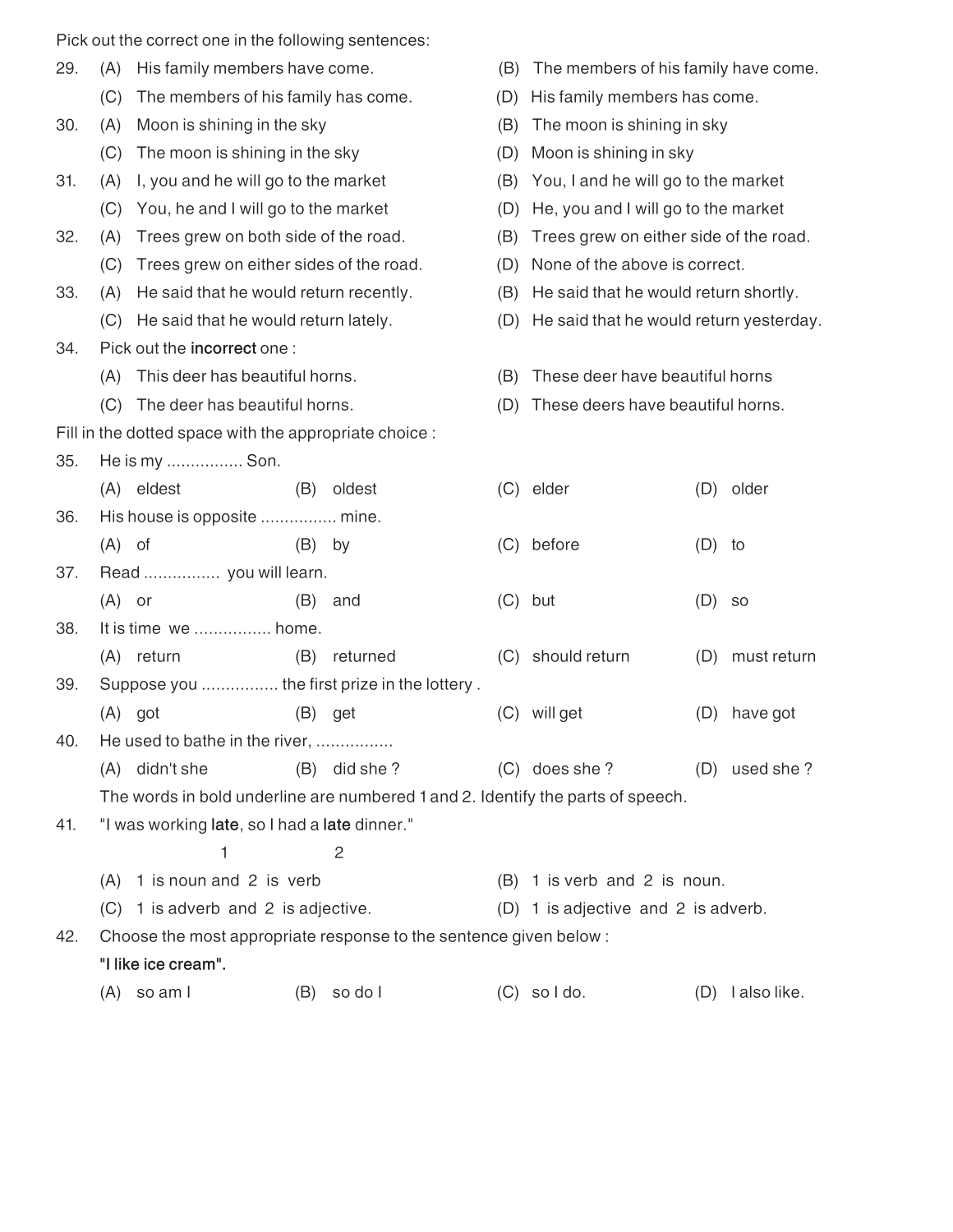| 43  |               | "He pleased everyone."            |     |                                                                                                        |     |                                        |     |                                                                                                              |
|-----|---------------|-----------------------------------|-----|--------------------------------------------------------------------------------------------------------|-----|----------------------------------------|-----|--------------------------------------------------------------------------------------------------------------|
|     |               |                                   |     | If we change the above sentence to passive voice, it will read like :                                  |     |                                        |     |                                                                                                              |
|     |               | (A) Everyone was pleased by him.  |     |                                                                                                        |     | (B) Everyone was pleased with him.     |     |                                                                                                              |
|     | (C)           | Everyone is pleased by him.       |     |                                                                                                        | (D) | Everyone pleased by him.               |     |                                                                                                              |
| 44. |               | "The dog was hit with a stick."   |     |                                                                                                        |     |                                        |     |                                                                                                              |
|     |               |                                   |     | If we change the above sentence to active voice, it will read like :                                   |     |                                        |     |                                                                                                              |
|     | (A)           | A stick hit the dog               |     |                                                                                                        |     | (B) Someone hitted the dog by a stick. |     |                                                                                                              |
|     | (C)           | Someone hit the dog with a stick. |     |                                                                                                        |     | (D) A stick hitted with the dog.       |     |                                                                                                              |
|     |               |                                   |     |                                                                                                        |     |                                        |     | In the following question, choose the alternative which best expresses the meaning of the given idiom/phrase |
| 45. |               |                                   |     | You can easily overcome this situation, if you keep your head. The meaning of the underlined idom is : |     |                                        |     |                                                                                                              |
|     |               | (A) keep faith in                 |     | (B) remain calm                                                                                        |     | (C) believe in                         |     | (D) trust the others                                                                                         |
|     |               |                                   |     | In the following question, choose the one which best expresses the meaning of the given word.          |     |                                        |     |                                                                                                              |
| 46. | <b>Novice</b> |                                   |     |                                                                                                        |     |                                        |     |                                                                                                              |
|     | (A)           | Beginner                          | (B) | Virtuous                                                                                               | (C) | Trainer                                | (D) | Learner                                                                                                      |
|     |               |                                   |     | In the following question choose the word <b>opposite in meaning</b> to the given word.                |     |                                        |     |                                                                                                              |
| 47. |               | <b>Obvious</b>                    |     |                                                                                                        |     |                                        |     |                                                                                                              |
|     |               | (A) Simple                        | (B) | Clear                                                                                                  | (C) | <b>Difficult</b>                       | (D) | Vague                                                                                                        |
|     |               |                                   |     | In the following question, one word is correctly spelt. Find the correctly spelt word.                 |     |                                        |     |                                                                                                              |
| 48. | (A)           | Cemetary                          | (B) | Semetary                                                                                               |     | (C) Cemetery                           | (D) | Cemetry                                                                                                      |
| 49. |               | The latin phrase sine die means:  |     |                                                                                                        |     |                                        |     |                                                                                                              |
|     | (A)           | to die in sin                     |     |                                                                                                        | (B) | to put one's signature before death    |     |                                                                                                              |
|     | (C)           | without a date being fixed        |     |                                                                                                        | (D) | to close something.                    |     |                                                                                                              |
| 50. |               |                                   |     | 'Seismograph' is related to 'Earthquake' in the same way as 'Thermometer' is related to                |     |                                        |     |                                                                                                              |
|     | (A)           | Fever                             | (B) | Doctor                                                                                                 |     | (C) Temperature                        |     | (D) Mercury                                                                                                  |

General Maths / সাধাৰণ গণিত / সাধারণ গণিত

- Which of the following statements is false? 51. তলৰ কোনটো উক্তি অসত্য ? / নীচের কোন উক্তিটি অসত্য ?
	- (A) Every fraction is a rational number প্ৰতিটো ভগ্নাংশই এটা পৰিমেয় সংখ্যা প্রতিটি ভগ্নাংশই একটি পরিমেয় সংখ্যা
	- (C) Every integer is a rational number প্ৰতিটো অখণ্ড সংখ্যাই এটা পৰিমেয় সংখ্যা প্রতিটি অখণ্ড সংখ্যাই একটি পরিমেয় সংখ্যা
- (B) Every rational number is a fraction প্ৰতিটো পৰিমেয় সংখ্যাই এটা ভগ্নাংশ প্রতিটি পরিমেয় সংখ্যাই একটি ভগ্নাংশ
- (D) All the above আটাইকেইটা সবকয়টি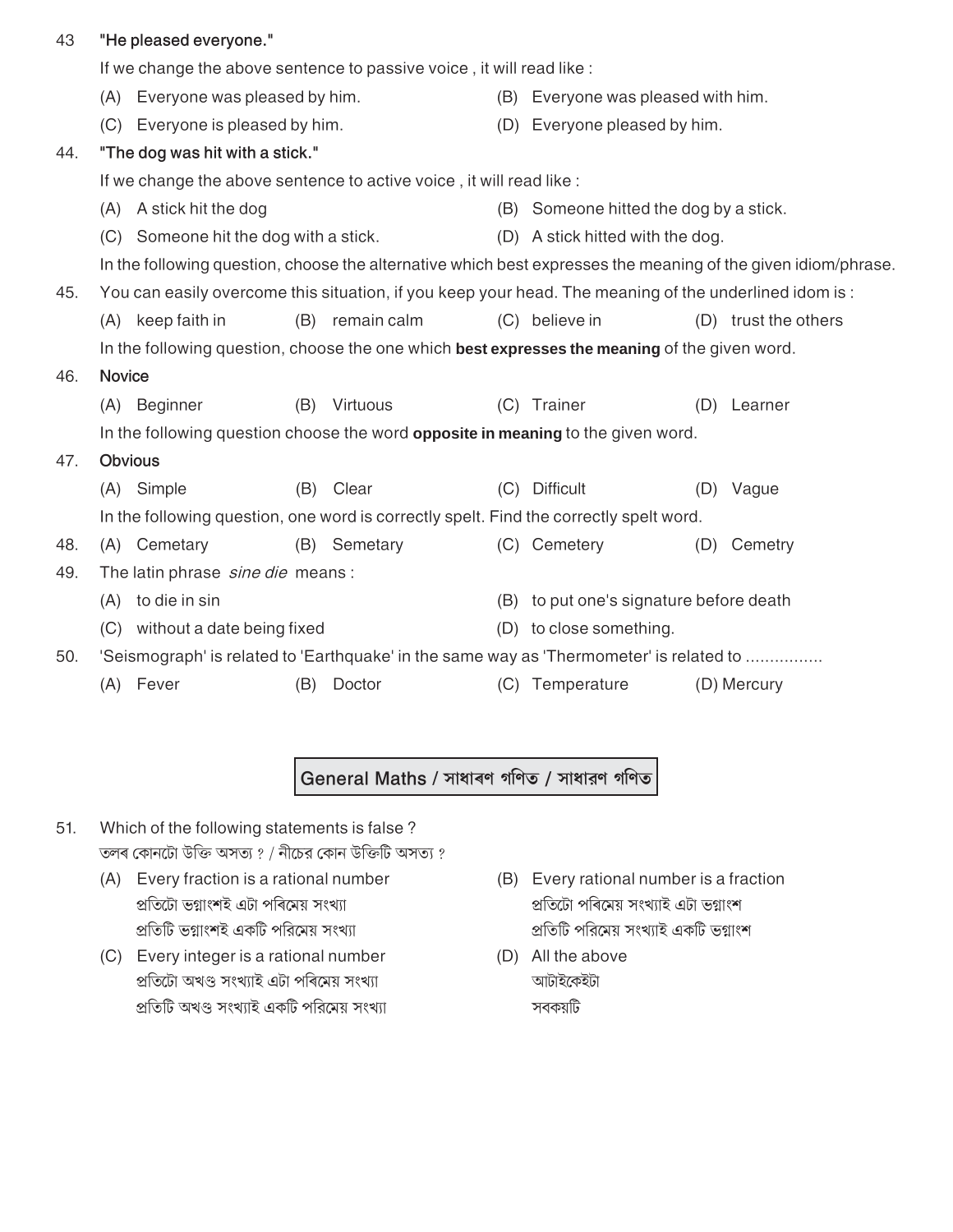

```
In the figure given below, PTU is a straight line.
56.
      তলত দিয়া চিত্ৰত, PTU এডাল সৰল ৰেখা। / নীচে দেওয়া চিত্ৰে PTU একটি সরল রেখা।
```


 $(C)$  120<sup>°</sup>

What is the value of x?  $x$  ৰ মান কিমান ? / x এর মান কত ?  $(A) 100^{\circ}$  $(B)$  110<sup>°</sup>

(D) None of these এটাও নহয় / একটিও নয়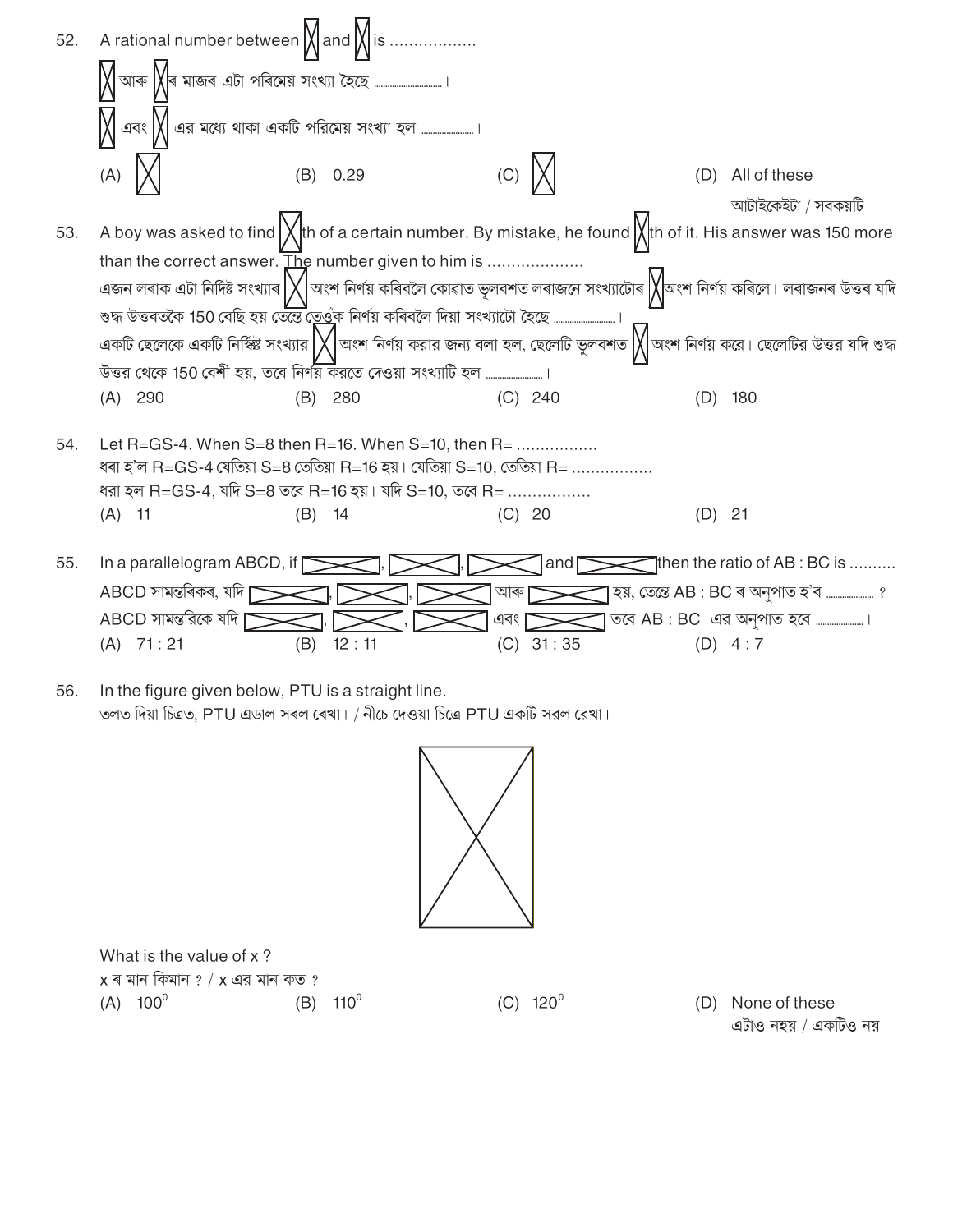| 57. |         |       | To construct a parallelogram, the minimum number of measurements required is |                       |
|-----|---------|-------|------------------------------------------------------------------------------|-----------------------|
|     |         |       |                                                                              |                       |
|     |         |       | সামন্তরিক একটি অংকন করতে কমপক্ষেও …………………………… টি মাপের প্রয়োজন।             |                       |
|     | $(A)$ 2 | (B) 3 | $(C)$ 4                                                                      | (D) None of these     |
|     |         |       |                                                                              | এটাও নহয় / একটিও নয় |

58. The pie chart shows the number of participants from four countries  $P,Q,R$  and S taking part in a tennis tournament. Given that there are 18 participants from country S, find the number of participants from country R. পাই চিত্ৰত PQR আৰু S নামৰ চাৰিখন দেশে টেনিছ প্ৰতিযোগিতাত ভাগ লোৱা দেখওৱা হৈছে। S দেশৰ পৰা 18 জন প্ৰতিদন্ধীয়ে অংশ গ্ৰহণ কৰিলে R দেশৰ পৰা কিমানজন প্ৰতিদন্ধীয়ে অংশ গ্ৰহণ কৰিলে নিৰ্ণয় কৰা।

পাই চিত্র PQR এবং S নামের চারটি দেশ টেনিস প্রতিযোগিতায় অংশ গ্রহণ করা দেখানো হল। S দেশ থেকে 18 জন প্রতিযোগী অংশ গ্রহণ করলে R দেশ থেকে কতজন প্রতিযোগী অংশ গহণ করবে তাহা নির্ণয় কর।

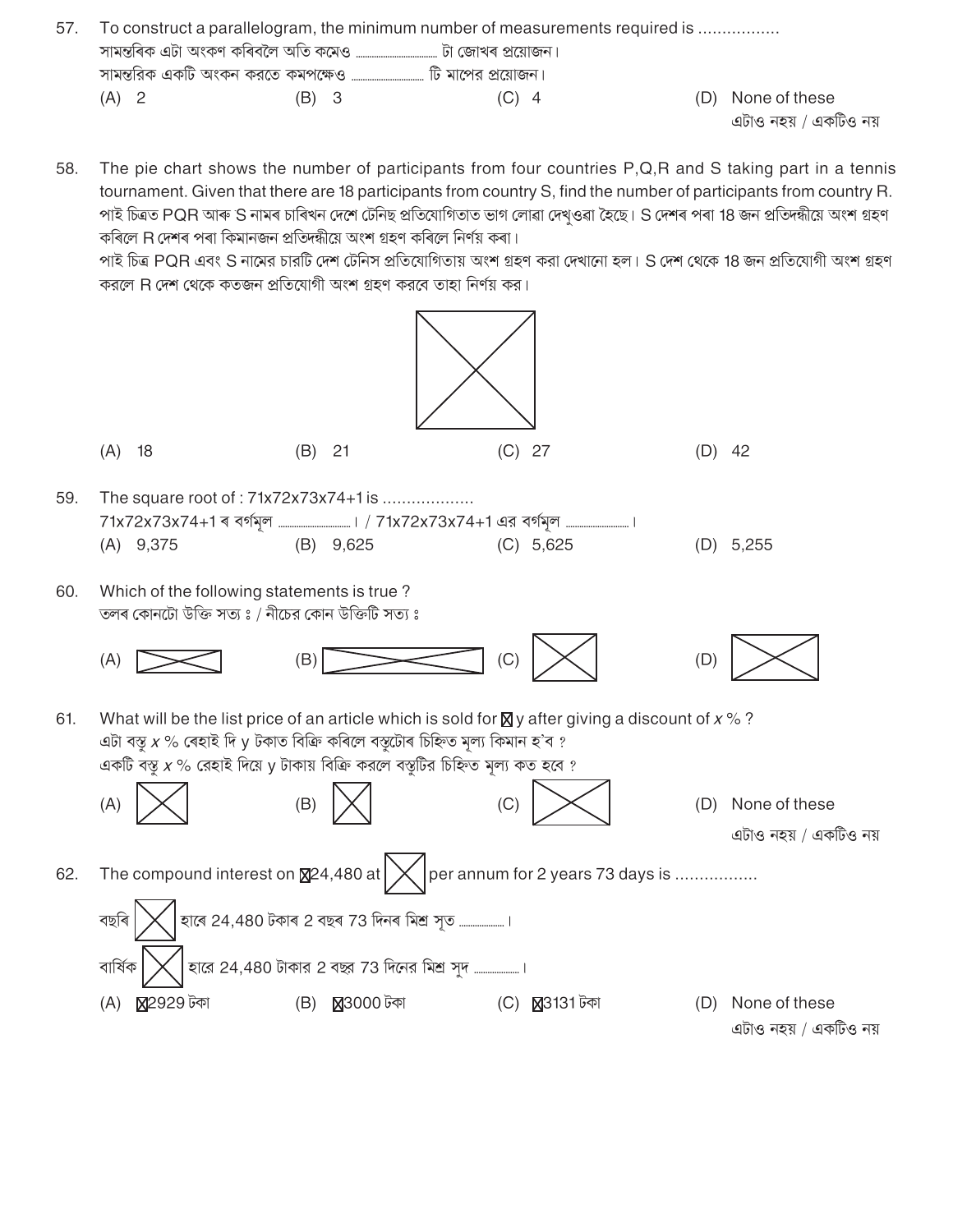

In the figure below, RSTV is a square inscribed in a circle with centre O and radius r. The total area of shaded 66. region is .............

তলত দিয়া চিত্ৰত। ব্যাসাৰ্ধযুক্ত O কেন্দ্ৰীয় বৃত্তৰ অন্তৰ্নিহিত বৰ্গ হৈছে RSTV, এই চিত্ৰৰ চাঁৰে আবৃত অংশৰ মুঠ কালি .....................। নীচে দেওয়া r ব্যাসার্ধযুক্ত O কেন্দ্রীয় বৃত্তের অন্তর্নিহিত বর্গ হল RSTV, এই চিত্রের আবৃত অংশের মোট কালি .....................।

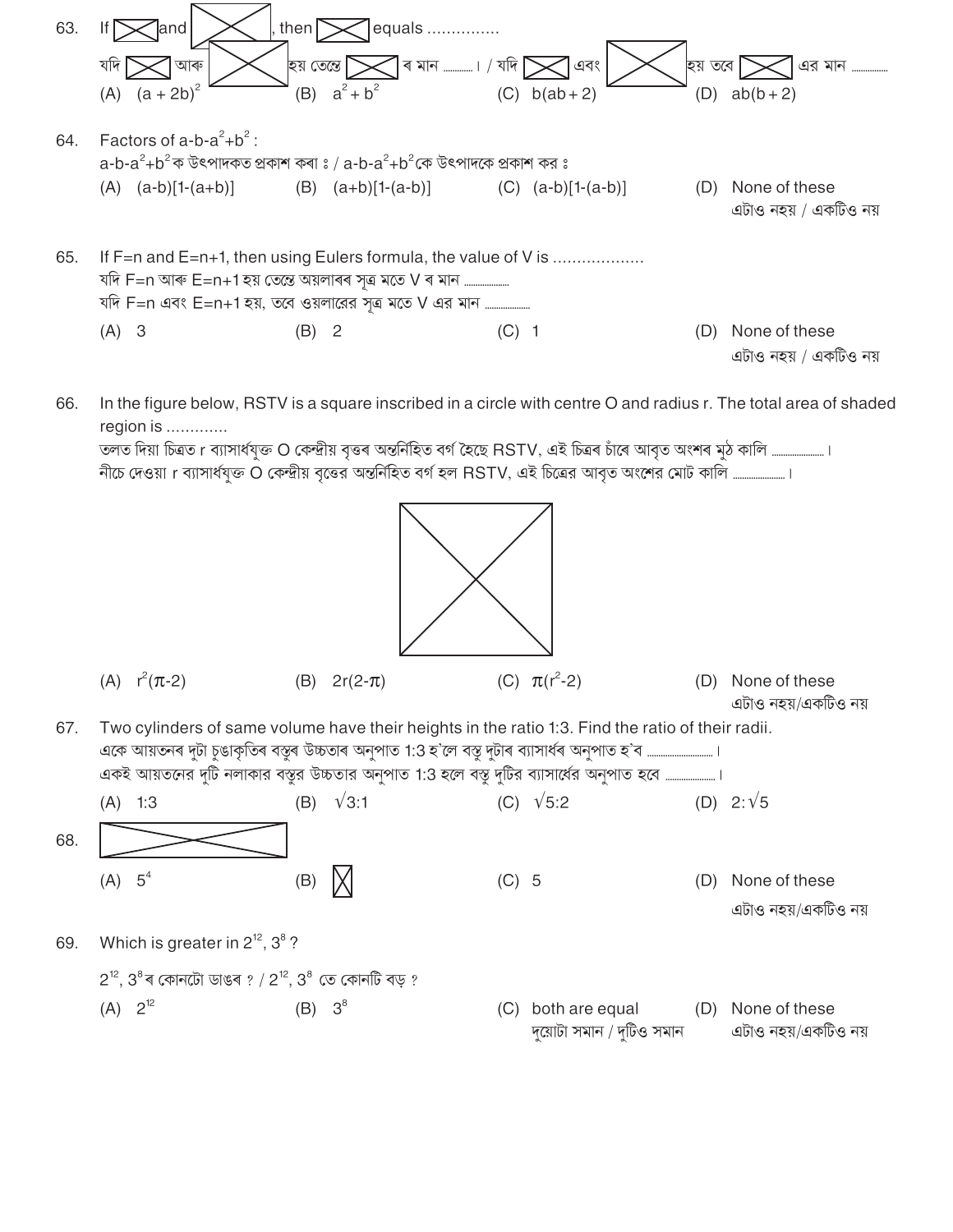| 70. | A man completes $\left \bigvee^{h}$ of a job in 10 days. At this rate, how many more days will he take to finish the job?<br>আৰু কিমান দিন লাগিব ?<br>কতদিন লাগবে ? |                                                                                                                                                                                                           |         |             |     | এজন মানুহে 10 দিনত এটা কামৰ $\bigvee$ অংশ সম্পন্ন কৰিলে। যদি মানুহজনে একে গতিত কাম কৰি যায় তেন্তে কামটো সম্পন্ন কৰিবলৈ তেওঁক<br>একজন ব্যক্তি 10 দিনে একটি কাজের $\bigvee$ অংশ সম্পন্ন করে। যদি মানুষজন একই গতিতে কাজ করে যায়, তবে কাজটি শেষ করতে উনার আর |
|-----|---------------------------------------------------------------------------------------------------------------------------------------------------------------------|-----------------------------------------------------------------------------------------------------------------------------------------------------------------------------------------------------------|---------|-------------|-----|------------------------------------------------------------------------------------------------------------------------------------------------------------------------------------------------------------------------------------------------------------|
|     | $(A)$ 5                                                                                                                                                             | 6<br>(B)                                                                                                                                                                                                  | $(C)$ 7 |             | (D) |                                                                                                                                                                                                                                                            |
| 71. | (A)                                                                                                                                                                 | (B)                                                                                                                                                                                                       | (C)     |             | (D) | None of these<br>এটাও নহয়/একটিও নয়                                                                                                                                                                                                                       |
| 72. | 3<br>(A)                                                                                                                                                            | (B)<br>4                                                                                                                                                                                                  | (C) 6   |             | (D) | None of these<br>এটাও নহয়/একটিও নয়                                                                                                                                                                                                                       |
| 73. |                                                                                                                                                                     | In which of the following pairs of numbers it is true that their sum is 11 times their product?<br>তলৰ কোনযোৰ সংখ্যাৰ যোগফল ইয়াৰ পৰণফলৰ 11 গুণ ?<br>নীচের কোন জোড়া সংখ্যার যোগফল ইহার পূরণফলের 11 গুণ ? |         |             |     |                                                                                                                                                                                                                                                            |
|     | (A)                                                                                                                                                                 | (B)                                                                                                                                                                                                       |         |             | (D) | 1.10                                                                                                                                                                                                                                                       |
| 74. | তলৰ কোনটো সংখ্যা 99 ৰে বিভাজ্য হয় ?<br>নীচের কোন সংখ্যা 99 দ্বারা বিভাজ্য হয় ?                                                                                    | Which of the following number is exactly divisible by 99?                                                                                                                                                 |         |             |     |                                                                                                                                                                                                                                                            |
|     | $(A)$ 114345                                                                                                                                                        | (B) 135792                                                                                                                                                                                                |         | (C) 3572404 |     | (D) 913464                                                                                                                                                                                                                                                 |

75. 'A' began business with  $\boxtimes$  1,250 and is joined by B afterwards with  $\boxtimes$  3,750. When did B join if the profits at the end of the year are divided equally.

A ই এটা ব্যৱসায় 1,250 টকাৰে আৰস্ক কৰিলে। B ই পিছত 3,750 টকাৰে A ৰ লগ লাগিলে। বছৰৰ শেষত Aআৰু B য়ে মুঠ লাভ সমানে ভাগ কৰিলে। B ই কেতিয়া A ৰ লগ লাগিল নিৰ্ণয় কৰা।

A একটি ব্যবসা 1,250 টাকায় আরস্ক করে। B পরে 3,750 টাকার সাথে A এর সাথে যোগ দেয়। বছরের শেষে A এবং B মোট লাভ সমানে ভাগ করে। B কখন A এর সাথে যোগ দেয় নির্ণয় কর।

(A) After 4 months (B) After 8 months (C) After 9 months (D) None of these 4 মাহ পিছত 9 মাহ পিছত ৪ মাহ পিছত এটাও নহয় একটিও নয় 4 মাস পর 8 মাস পর 9 মাস পর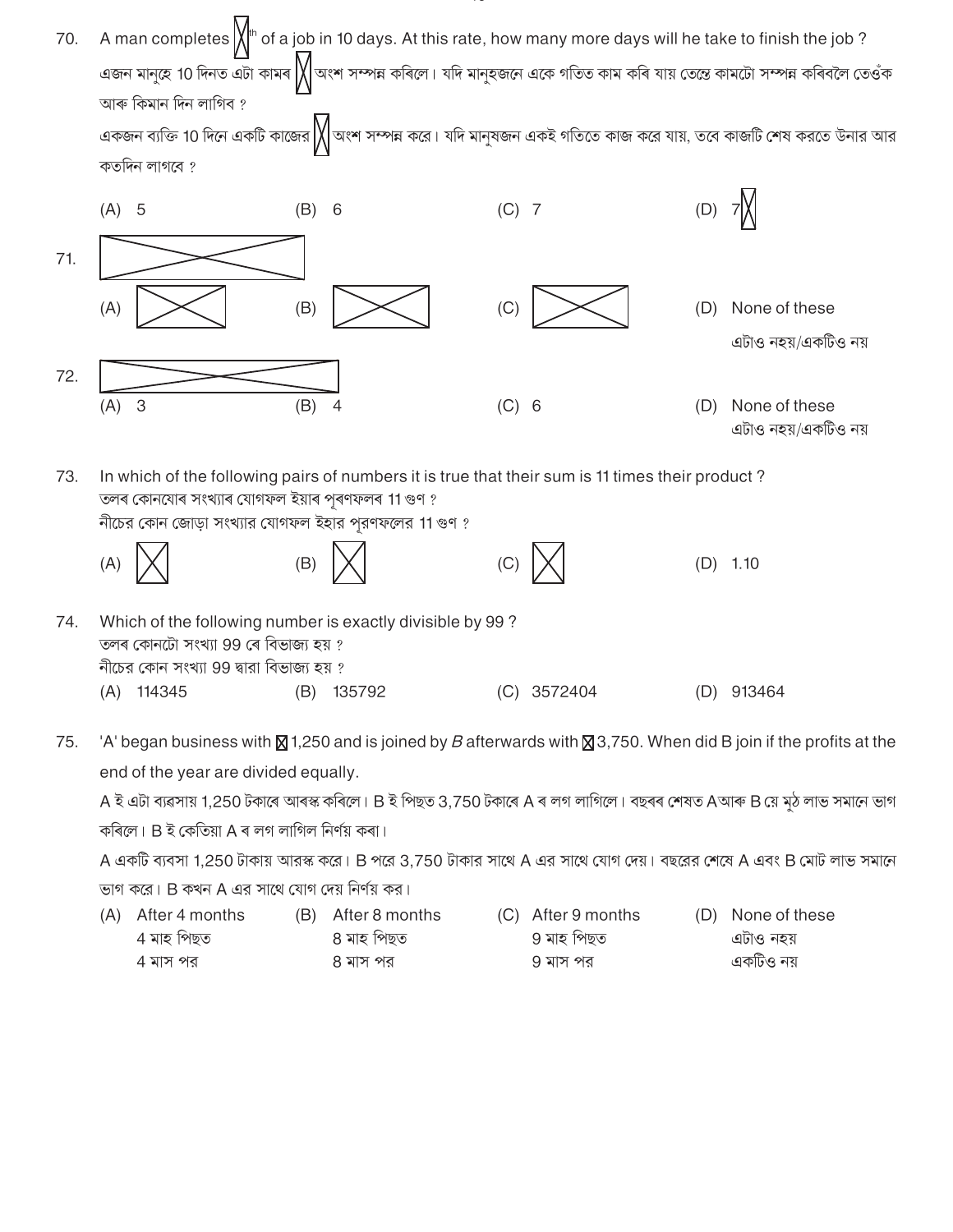## General Science / সাধাৰণ বিজ্ঞান / সাধারণ বিজ্ঞান

| 76. |     | The magnitude of non-contact force depends upon                                                                                                                                                                             |     |                                                         |     |                                 |     |                                                       |
|-----|-----|-----------------------------------------------------------------------------------------------------------------------------------------------------------------------------------------------------------------------------|-----|---------------------------------------------------------|-----|---------------------------------|-----|-------------------------------------------------------|
|     |     |                                                                                                                                                                                                                             |     |                                                         |     |                                 |     |                                                       |
|     | (A) | distance between two bodies                                                                                                                                                                                                 |     |                                                         |     | (B) mass of the two bodies      |     |                                                       |
|     |     | বস্তু দুটাৰ দুৰত্ব / বস্তু দুটির দূরত্ব                                                                                                                                                                                     |     |                                                         |     | বস্তু দুটাৰ ভৰ / বস্তু দুটির ভর |     |                                                       |
|     |     | (C) chemical properties of the two bodies                                                                                                                                                                                   |     |                                                         |     | (D) All of these                |     |                                                       |
|     |     | বস্তু দুটাৰ ৰাসায়নিক ধৰ্ম / বস্তু দুটির রাসায়নিক ধৰ্ম                                                                                                                                                                     |     |                                                         |     | আটাইকেইটা / সবকয়টি             |     |                                                       |
| 77. |     | Correct air pressure in our vehicle tyres helps to reduce<br>আমি ব্যৱহাৰ কৰা যান বাহনৰ টায়াৰত বায়ুৰ চাপ সঠিক হ'লে ই  কমোৱাত সহায় কৰে।<br>আমাদের ব্যবহার করা যানবাহনের টায়ারের বায়ুর চাপ সঠিক হলে ইহা  কমাতে সহায় করে। |     |                                                         |     |                                 |     |                                                       |
|     |     | (A) static friction<br>স্থিতি ঘৰ্ষণ                                                                                                                                                                                         |     | (B) sliding friction (C) rolling friction<br>পিছল ঘৰ্ষণ |     | ঘৰ্ণি ঘৰ্ষণ                     |     | (D) All of these<br>আটাইকেইটা / সবকয়টি               |
| 78. |     | Pitch of sound depends upon<br>(A) frequency<br>কম্পনাংক                                                                                                                                                                    |     | (B) amplitude<br>বিস্তাৰ / বিস্তার                      |     | (C) loudness<br>তীৱতা           |     | (D) distance of source<br>উৎসৰ দূৰত্ব / উৎসের দূরত্ব  |
| 79. |     | An aeroplane travelling at the speed of sound will have a velocity of<br>শব্দৰ বেগত গতি কৰা উৰাজাহাজ এখনৰ বেগ ……………………… কি.মি./ঘন্টা।<br>শব্দের বেগে উড়তে থাকা একটি উড়াজাহাজের বেগ  কি.মি./ঘন্টা।                         |     |                                                         |     |                                 |     |                                                       |
|     | (A) | 1000                                                                                                                                                                                                                        | (B) | 1188                                                    |     | $(C)$ 1540                      |     | (D) None of these<br>এটাও নহয় / একটিও নয়            |
| 80. | (A) | To protect iron from corrosion and rust, it is coated by<br>ক্ষয় যোৱা আৰু মামৰে ধৰাৰ পৰা লো'ক সুৰক্ষা দিবলৈ ইয়াৰ ওপৰত  ৰ প্ৰলেপ দিয়া হয়।<br>tin<br>টিন                                                                  | (B) | copper<br>তাম / তামা                                    | (C) | zinc<br>দস্তা                   | (D) | mercury<br>পাৰা / পারা                                |
| 81. |     | LEDs are extensively used to replace bulbs because                                                                                                                                                                          |     |                                                         |     |                                 |     |                                                       |
|     |     |                                                                                                                                                                                                                             |     |                                                         |     |                                 |     |                                                       |
|     |     | (A) they comsume less electricity                                                                                                                                                                                           |     |                                                         |     | (B) they have longer life       |     |                                                       |
|     |     | ইহঁতে কম বিদ্যুৎ ব্যৱহাৰ কৰে / কম বিদ্যুৎ ব্যবহার হয়                                                                                                                                                                       |     |                                                         |     |                                 |     | বেছিদিন ব্যৱহাৰ কৰিব পাৰি / বেশীদিন ব্যবহার করতে পারি |
|     |     | (C) they have more power                                                                                                                                                                                                    |     |                                                         |     | (D) All of these                |     |                                                       |
|     |     | ইহঁতৰ শক্তি বেছি / ইহাদের শক্তি বেশী                                                                                                                                                                                        |     |                                                         |     | আটাইকেইটা / সবকয়টি             |     |                                                       |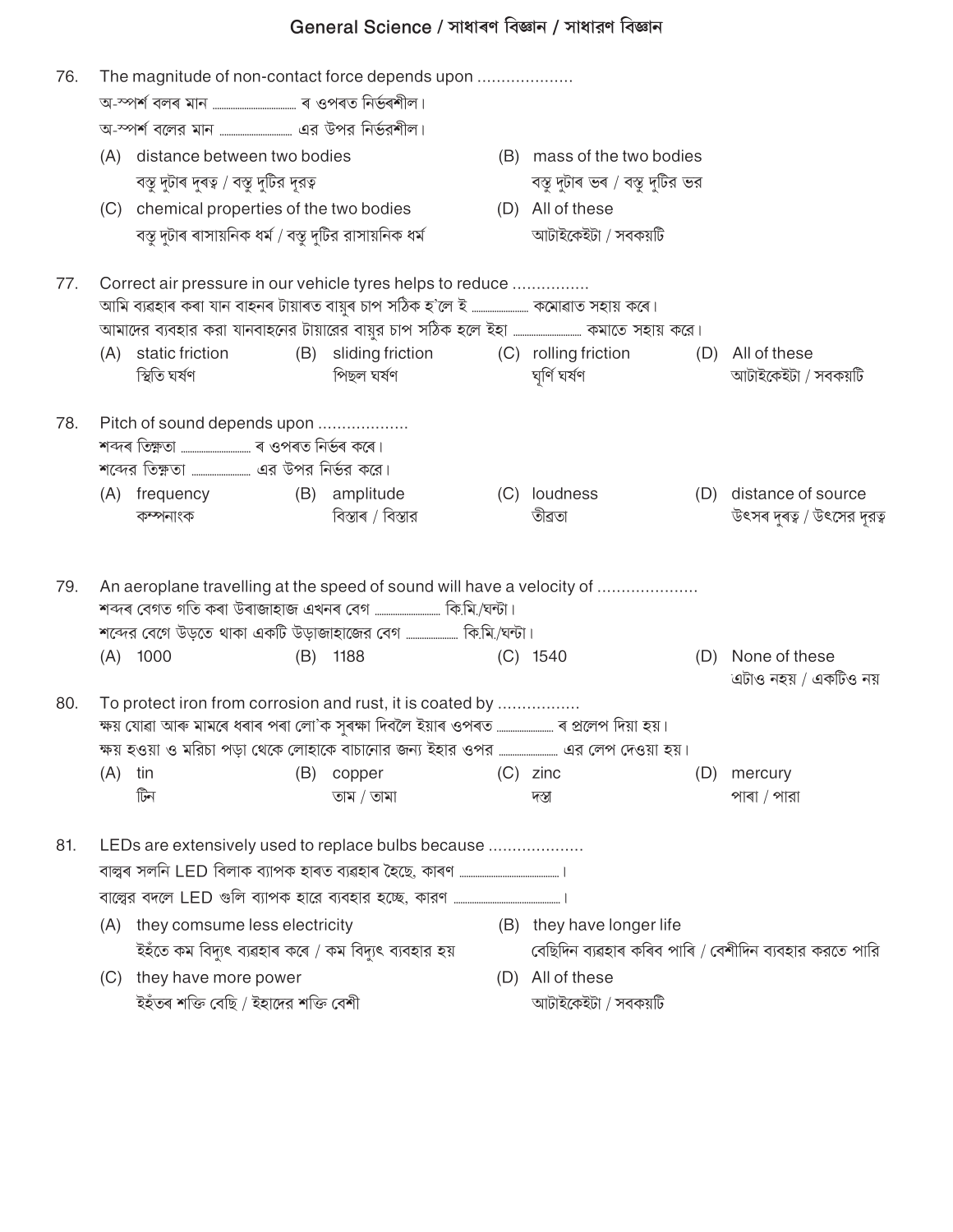| 82. |        |                                                       |          |                                                                                                                          |          |                                          |          |                                                                                                                                         |
|-----|--------|-------------------------------------------------------|----------|--------------------------------------------------------------------------------------------------------------------------|----------|------------------------------------------|----------|-----------------------------------------------------------------------------------------------------------------------------------------|
|     |        |                                                       |          |                                                                                                                          |          |                                          |          |                                                                                                                                         |
|     |        |                                                       |          | (A) shape of earth (B) change in atmospheric pressure (C) thunder storm                                                  |          |                                          |          | (D) cyclone                                                                                                                             |
|     |        |                                                       |          | পৃথিৱীৰ আকৃতি বায়ুমণ্ডলীয় চাপৰ পৰিবৰ্তন বা শ্বমুহা ঢেৰেকনি                                                             |          |                                          |          | ঘূৰ্ণি বতাহ                                                                                                                             |
|     |        | পৃথিবীর আকৃতি                                         |          | বায়ুমণ্ডলীয় চাপের পরিবর্তন             ঝড়ের গর্জন                                                                     |          |                                          |          | ঘৰ্ণি বাতাস                                                                                                                             |
| 83. |        |                                                       |          |                                                                                                                          |          |                                          |          | The Braille code used by blind people use dot patterns for words. How many dot patterns or characters are                               |
|     |        | used for this code?                                   |          |                                                                                                                          |          |                                          |          |                                                                                                                                         |
|     |        |                                                       |          |                                                                                                                          |          |                                          |          | অন্ধ মানুহে ব্যৱহাৰ কৰা ব্ৰেইল পদ্ধতিত শব্দ গঠন কৰিবৰ বাবে কিছুমান বিন্দুৰ বিন্যাস ব্যৱহাৰ কৰা হয়। এই পদ্ধতিত কিমান টা বিন্দুৰ বিন্যাস |
|     |        | বা আখৰ ব্যৱহাৰ কৰা হয় ?                              |          |                                                                                                                          |          |                                          |          |                                                                                                                                         |
|     |        |                                                       |          |                                                                                                                          |          |                                          |          | অন্ধ মানুষে ব্যবহার করা ব্রেল পদ্ধতিতে শব্দ গঠন করার জন্য কিছু বিন্দুর বিন্যাস ব্যবহার করা হয়। এই পদ্ধতিতে কয়টি বিন্দুর বিন্যাস       |
|     |        | ব্যবহার করা হয় ?                                     |          |                                                                                                                          |          |                                          |          |                                                                                                                                         |
|     | (A) 52 |                                                       | $(B)$ 63 |                                                                                                                          | $(C)$ 48 |                                          | $(D)$ 26 |                                                                                                                                         |
| 84. |        | Orion is the name of a                                |          |                                                                                                                          |          |                                          |          |                                                                                                                                         |
|     |        |                                                       |          |                                                                                                                          |          |                                          |          |                                                                                                                                         |
|     |        | $(A)$ star                                            |          | (B) planet                                                                                                               |          | (C) galaxy                               |          | (D) constellation                                                                                                                       |
|     |        | নক্ষত্র                                               |          | গ্ৰহ                                                                                                                     |          | তাৰকাৰাজ্য / তারকারাজ্য                  |          | তাৰকাপুঞ্জ / তারকাপুঞ্জ                                                                                                                 |
|     |        |                                                       |          |                                                                                                                          |          |                                          |          |                                                                                                                                         |
| 85. |        | PVC is an example of                                  |          |                                                                                                                          |          |                                          |          |                                                                                                                                         |
|     |        |                                                       |          |                                                                                                                          |          |                                          |          |                                                                                                                                         |
|     |        |                                                       |          | (A) polyethene (B) thermoplastic (C) thermosetting plastic (D) acrylic                                                   |          |                                          |          |                                                                                                                                         |
|     |        | পলিথিন                                                |          | থাৰ্ম'প্লাষ্টিক                                                                                                          |          | থাৰ্ম'চেটিং প্লাষ্টিক                    |          | এক্রিলিক                                                                                                                                |
|     |        | পলিথিন                                                |          | থার্মোপ্লাষ্টিক                                                                                                          |          | থার্মো সেটিং প্লাস্টিক                   |          | এক্রিলিক                                                                                                                                |
| 86. |        | Which of the following statements is correct?         |          |                                                                                                                          |          |                                          |          |                                                                                                                                         |
|     |        | তলৰ কোনটো উক্তি শুদ্ধ ? / নীচের কোন উক্তিটি শুদ্ধ ?   |          |                                                                                                                          |          |                                          |          |                                                                                                                                         |
|     |        | (A) All metals are ductile                            |          |                                                                                                                          |          | (B) All non-metals are ductile           |          |                                                                                                                                         |
|     |        | সকলো ধাতু নমনীয় / সকল ধাতু নমনীয়                    |          |                                                                                                                          |          | সকলো অধাতু নমনীয় / সকল অধাতু নমনীয়     |          |                                                                                                                                         |
|     |        | (C) Generally metals are ductile                      |          |                                                                                                                          |          | (D) Some non-metals are ductile          |          |                                                                                                                                         |
|     |        | সাধাৰণতে, ধাতৃবোৰ নমনীয় / সাধারণত ধাতৃ নমনীয়        |          |                                                                                                                          |          | কিছুমান অধাতু নমনীয় / কিছু অধাতু নমনীয় |          |                                                                                                                                         |
| 87. |        | Which of the following is a fossil fuel?              |          |                                                                                                                          |          |                                          |          |                                                                                                                                         |
|     |        | তলৰ কোনটো জীৱাশা ইন্ধন ? / নীচের কোনটি জীবাশা ইন্ধন ? |          |                                                                                                                          |          |                                          |          |                                                                                                                                         |
|     |        | (A) wood                                              | (B)      | coal                                                                                                                     | (C)      | petroleum                                |          | $(D)$ Both B & C                                                                                                                        |
|     |        | কাঠ                                                   |          | কয়লা                                                                                                                    |          | পেট্রলিয়াম                              |          | B আৰু C উভয় / B এবং C উভয়                                                                                                             |
| 88. |        |                                                       |          |                                                                                                                          |          |                                          |          | A family consumes 12 kg. of LPG in 30 days. Calculate the average energy consumed per day if the calorific                              |
|     |        | value of LPG is 50 KJ/Kg                              |          |                                                                                                                          |          |                                          |          |                                                                                                                                         |
|     |        |                                                       |          | এটা পৰিয়ালে 30 দিনত 12 কি.গ্ৰাম LPG ব্যৱহাৰ কৰে। যদি LPG ৰ কে'লৰি মান 50 কিলো জুল/কি.গ্ৰাম হয় তেন্তে পৰিয়ালটোয়ে গড়ে |          |                                          |          |                                                                                                                                         |
|     |        | প্ৰতিদিনে কিমান শক্তি খৰচ কৰে নিৰ্ণয় কৰা ?           |          |                                                                                                                          |          |                                          |          |                                                                                                                                         |
|     |        |                                                       |          |                                                                                                                          |          |                                          |          | একটি পরিবার 30 দিনে 12 কি.গ্রা LPG ব্যবহার করে। যদি LPG এর কেলরি মান 50 কিলো জুল/কি. গ্রাম হয়, তবে পরিবারটি গড়ে প্রতিদিন              |
|     |        | কতটুকু শক্তি খরচ করে নির্ময় কর।                      |          |                                                                                                                          |          |                                          |          |                                                                                                                                         |
|     |        | (A) 10,000 J/day                                      | (B)      | 15,000 J/day                                                                                                             |          | (C) 20,000 J/day                         |          | (D) 25,000 J/day                                                                                                                        |
|     |        | 10,000 জুল/দিন                                        |          | 15,000 জুল/দিন                                                                                                           |          | $20,000$ জুল/দিন                         |          | 25,000 জুল/দিন                                                                                                                          |
|     |        |                                                       |          |                                                                                                                          |          |                                          |          |                                                                                                                                         |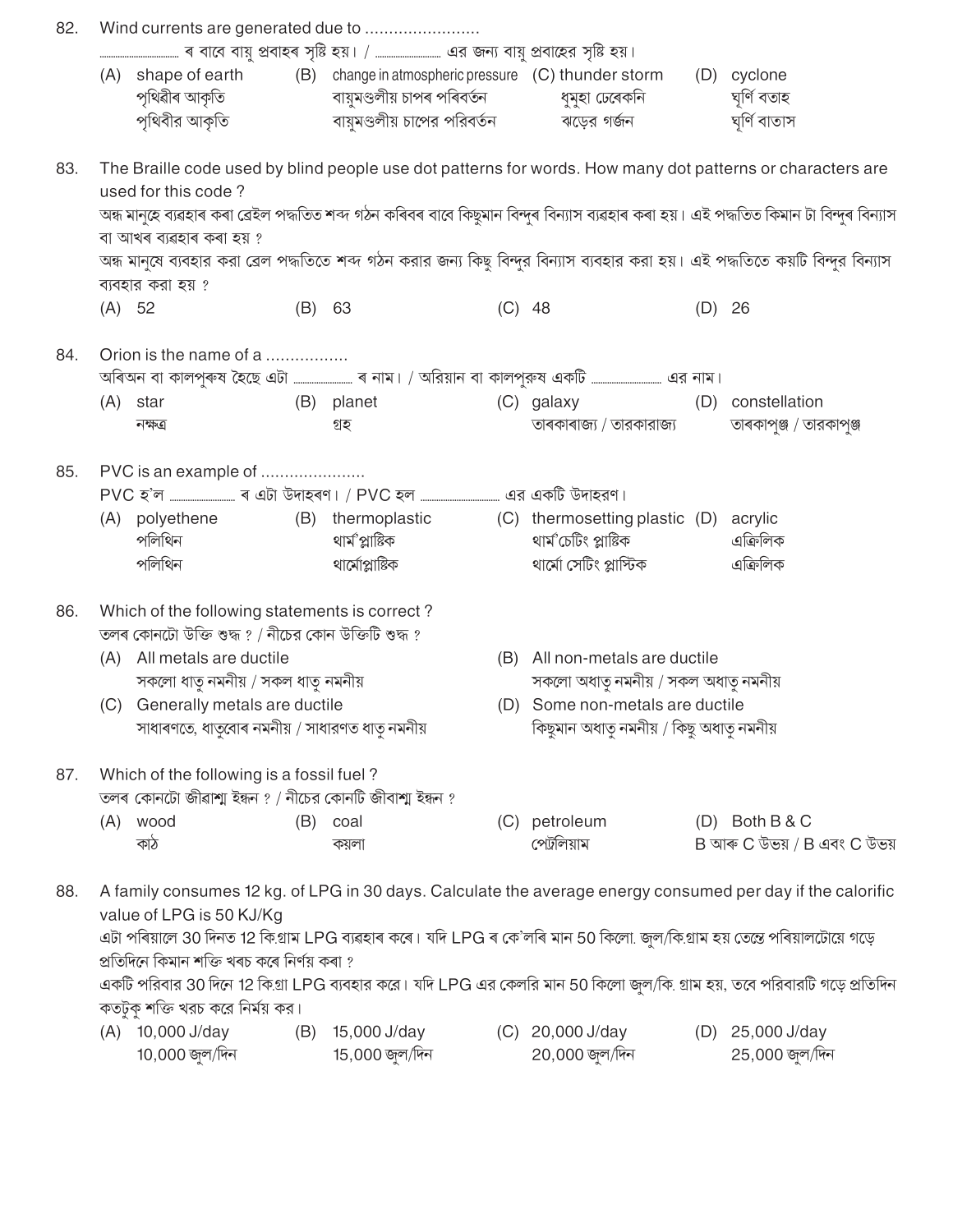|     |                                                                                                                              | The gas associated with greenhouse effect is |     |                                                                                                |     |                            |     |                                     |  |  |  |  |
|-----|------------------------------------------------------------------------------------------------------------------------------|----------------------------------------------|-----|------------------------------------------------------------------------------------------------|-----|----------------------------|-----|-------------------------------------|--|--|--|--|
|     | সেউজ গৃহ প্ৰভাৱৰ লগত জড়িত গেছ।                                                                                              |                                              |     |                                                                                                |     |                            |     |                                     |  |  |  |  |
|     |                                                                                                                              |                                              |     |                                                                                                |     |                            |     |                                     |  |  |  |  |
|     |                                                                                                                              | (A) oxygen                                   |     | (B) sulphur dioxide (C) nitrogen dioxide                                                       |     |                            | (D) | None of these                       |  |  |  |  |
|     |                                                                                                                              | অক্সিজেন                                     |     | ছালফাৰ ডাই-অক্সাইড                                                                             |     | নাইট্রজেন ডাই-অক্সাইড      |     | এটাও নহয়                           |  |  |  |  |
|     |                                                                                                                              | অক্সিজেন                                     |     | সালফার ডাই-অক্সাইড                                                                             |     | নাইট্রজেন ডাই-অক্সাইড      |     | একটিও নয়                           |  |  |  |  |
| 90. | Metals combine with oxygen to form  oxides.                                                                                  |                                              |     |                                                                                                |     |                            |     |                                     |  |  |  |  |
|     |                                                                                                                              |                                              |     |                                                                                                |     |                            |     |                                     |  |  |  |  |
|     |                                                                                                                              |                                              |     |                                                                                                |     |                            |     |                                     |  |  |  |  |
|     | (A)                                                                                                                          | acidic                                       |     | (B) basic                                                                                      |     | (C) amphoteric             |     | (D) None of these                   |  |  |  |  |
|     |                                                                                                                              | আন্লিক                                       |     | ক্ষাৰকীয় / ক্ষারকীয়                                                                          |     | উভধৰ্মী                    |     | এটাও নহয় / একটিও নয়               |  |  |  |  |
| 91. | Nylon is obtained from                                                                                                       |                                              |     |                                                                                                |     |                            |     |                                     |  |  |  |  |
|     |                                                                                                                              |                                              |     |                                                                                                |     |                            |     |                                     |  |  |  |  |
|     |                                                                                                                              |                                              |     |                                                                                                |     |                            |     |                                     |  |  |  |  |
|     |                                                                                                                              | $(A)$ coal                                   | (B) | air                                                                                            |     | (C) water                  |     | (D) All of these                    |  |  |  |  |
|     |                                                                                                                              | কয়লা                                        |     | বায়ু                                                                                          |     | পানী / জল                  |     | আটাইকেইটা / সবকয়টি                 |  |  |  |  |
| 92. | Removing chaff from the grains is                                                                                            |                                              |     |                                                                                                |     |                            |     |                                     |  |  |  |  |
|     |                                                                                                                              | শীহ, পতাণৰ পৰা বীজ পৃথক কৰিবলৈ  হয়।         |     |                                                                                                |     |                            |     |                                     |  |  |  |  |
|     |                                                                                                                              |                                              |     |                                                                                                |     |                            |     |                                     |  |  |  |  |
|     | (A)                                                                                                                          | weeding                                      |     | (B) threshing                                                                                  |     | (C) harvesting             | (D) | winnowing                           |  |  |  |  |
|     |                                                                                                                              | অপতৃণ আঁতৰোৱা                                |     | মৰণা মৰা                                                                                       |     | শস্য চপোৱা                 |     | শস্যত বা দিয়া                      |  |  |  |  |
|     |                                                                                                                              | অপতৃণ দূর করতে                               |     | মাড়া দিতে                                                                                     |     | কাটাতে                     |     | ঝাড় দেওয়া                         |  |  |  |  |
| 93. | The largest organelle in the cell is                                                                                         |                                              |     |                                                                                                |     |                            |     |                                     |  |  |  |  |
|     |                                                                                                                              |                                              |     |                                                                                                |     |                            |     |                                     |  |  |  |  |
|     |                                                                                                                              |                                              |     |                                                                                                |     |                            |     |                                     |  |  |  |  |
|     |                                                                                                                              | (A) nucleus                                  |     | (B) mitochondria                                                                               |     | (C) golgi complex          |     | (D) lysosomes                       |  |  |  |  |
|     |                                                                                                                              | কোষকেন্দ্র                                   |     | মাইট'কণ্ডিয়া                                                                                  |     | গলগি কমপ্লেক্স             |     | লাইচজম / লাইসজম                     |  |  |  |  |
| 94. | Plastids are absent in                                                                                                       |                                              |     |                                                                                                |     |                            |     |                                     |  |  |  |  |
|     |                                                                                                                              |                                              |     |                                                                                                |     |                            |     |                                     |  |  |  |  |
|     |                                                                                                                              |                                              |     |                                                                                                |     |                            |     |                                     |  |  |  |  |
|     |                                                                                                                              | (A) bacteria<br>বেক্টেৰিয়া / বেক্টেরিয়া    | (B) | nostoc<br>নষ্টক                                                                                | (C) | animal cells<br>প্ৰাণী কোষ | (D) | All of these<br>আটাইকেইটা / সবকয়টি |  |  |  |  |
|     |                                                                                                                              |                                              |     |                                                                                                |     |                            |     |                                     |  |  |  |  |
| 95. | Which of the following micro organisms play important roles in maintaining the balance of nitrogen gas in the<br>atmosphere? |                                              |     |                                                                                                |     |                            |     |                                     |  |  |  |  |
|     |                                                                                                                              |                                              |     | তলৰ কোনবিধ অণুজীৱ বায়ুমণ্ডলত নাইট্ৰ'জেন গেছৰ পৰিমাণ নিয়ন্ত্ৰণ কৰাত প্ৰধান ভূমিকা গ্ৰহণ কৰে ? |     |                            |     |                                     |  |  |  |  |
|     | নীচের কোন অনুজীব বায়ুমণ্ডলে নাইট্রজেন গ্যাসের পরিমান নিয়ন্ত্রণ করায় প্রধান ভূমিকা গ্রহণ করে।                              |                                              |     |                                                                                                |     |                            |     |                                     |  |  |  |  |

(C) Algae (A) Viruses (B) Bacteria (D) Protozoa ভাইৰাছ / ভাইরাস বেক্টেৰিয়া / বেক্টেরীয়া শেলাই / শৈবাল প্ৰট'জ'ৰা / প্ৰোটজোয়া